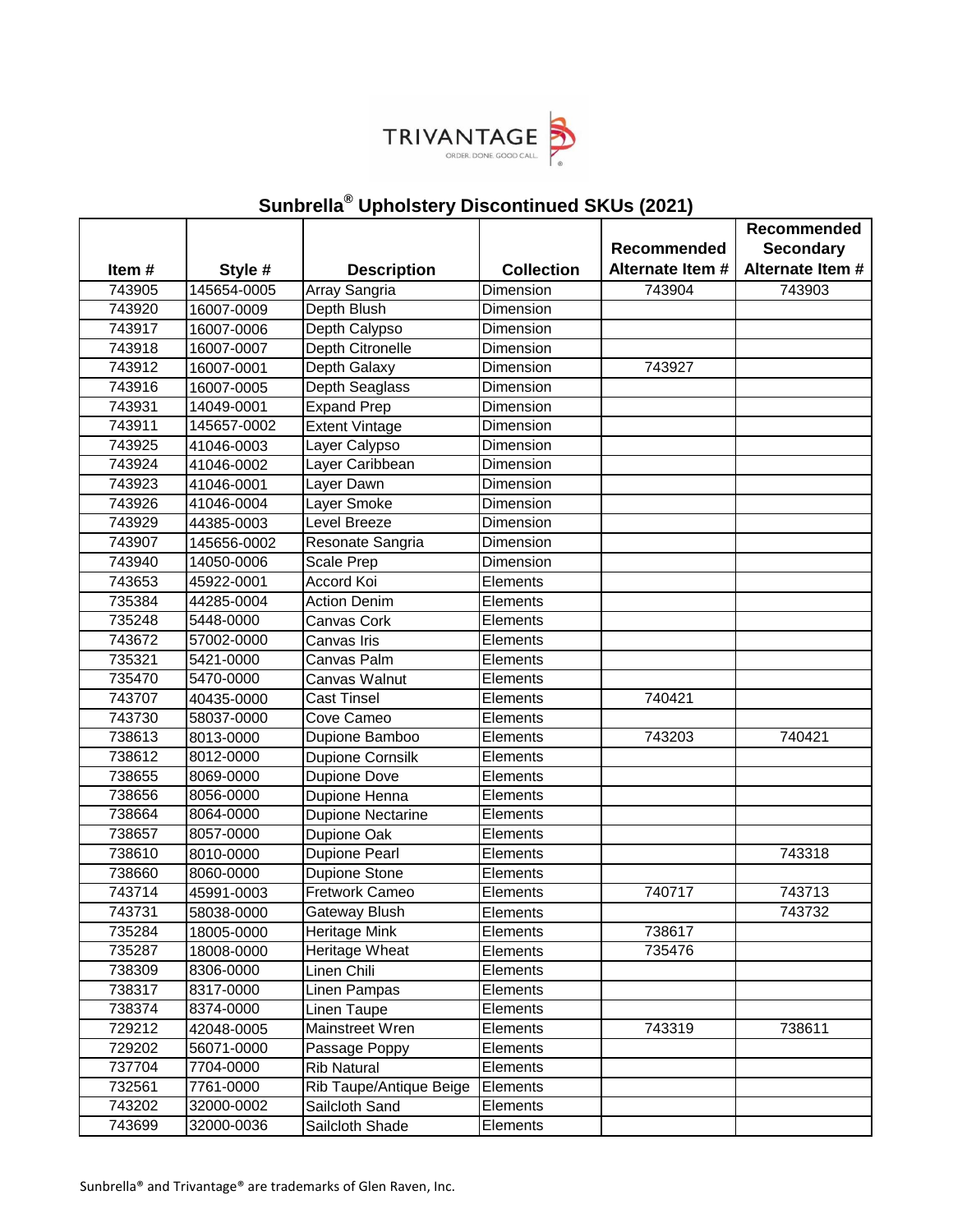

|        |             |                              |                   |                  | Recommended      |
|--------|-------------|------------------------------|-------------------|------------------|------------------|
|        |             |                              |                   | Recommended      | <b>Secondary</b> |
| Item#  | Style #     | <b>Description</b>           | <b>Collection</b> | Alternate Item # | Alternate Item # |
| 743200 | 32000-0000  | Sailcloth Shell              | Elements          |                  |                  |
| 743205 | 32000-0024  | Sailcloth Sisal              | Elements          |                  |                  |
| 743232 | 48082-0000  | Spectrum Almond              | Elements          | 743319           |                  |
| 743323 | 48023-0000  | Spectrum Kiwi                | Elements          |                  |                  |
| 743328 | 48028-0000  | Spectrum Sierra              | Elements          | 738314           | 735488           |
| 740902 | 45893-0004  | <b>Boss Tweede II Pebble</b> | Fusion            | 741010           |                  |
| 740038 | 44216-0012  | <b>Meander Pebble</b>        | Fusion            | 743713           |                  |
| 735743 | 69010-0003  | <b>Adaptation Apricot</b>    | Makers            | 735406           | 740819           |
| 735741 | 69010-0001  | <b>Adaptation Linen</b>      | <b>Makers</b>     | 743813           |                  |
| 735769 | 145340-0002 | <b>Artistry Ash</b>          | <b>Makers</b>     | 735768           | 741038           |
| 735768 | 145340-0001 | Artistry Indigo              | <b>Makers</b>     |                  |                  |
| 735749 | 16001-0005  | <b>Blend Cactus</b>          | Makers            | 743322           | 735487           |
| 735751 | 16001-0007  | <b>Blend Cherry</b>          | Makers            | 735240           | 740854           |
| 735754 | 16001-0010  | <b>Blend Fog</b>             | <b>Makers</b>     |                  |                  |
| 735757 | 16001-0013  | <b>Blend Honey</b>           | <b>Makers</b>     |                  |                  |
| 735747 | 16001-0003  | <b>Blend Sable</b>           | <b>Makers</b>     | 743329           | 735232           |
| 735776 | 56106-0000  | Cultivate Tandoori           | <b>Makers</b>     |                  |                  |
| 735775 | 56104-0000  | Gateway Aspen                | <b>Makers</b>     |                  |                  |
| 735772 | 56101-0000  | Gateway Tropic               | <b>Makers</b>     | 735708           | 740924           |
| 735739 | 145256-0002 | Midori Bermuda               | <b>Makers</b>     |                  |                  |
| 735765 | 48090-0000  | Spectrum Aztec               | <b>Makers</b>     |                  |                  |
| 735766 | 48095-0000  | Spectrum Ruby                | <b>Makers</b>     |                  |                  |
| 735778 | 5653-0000   | <b>Tradition Aspen</b>       | Makers            |                  |                  |
| 743800 | 145485-0001 | Authentic Indigo             | Pure              |                  |                  |
| 743801 | 145485-0002 | <b>Authentic Pebble</b>      | Pure              |                  |                  |
| 743806 | 48110-0000  | Cast Laurel                  | Pure              |                  |                  |
| 743813 | 44341-0003  | <b>Enrich Cloud</b>          | Pure              |                  |                  |
| 743811 | 44341-0001  | Enrich Indigo                | Pure              |                  |                  |
| 743812 | 44341-0002  | Enrich Ruby                  | Pure              |                  |                  |
| 743818 | 16005-0005  | <b>Essential Coal</b>        | Pure              |                  |                  |
| 743819 | 16005-0006  | <b>Essential Dawn</b>        | Pure              |                  |                  |
| 743816 | 16005-0003  | <b>Essential Flax</b>        | Pure              |                  |                  |
| 743822 | 16005-0009  | <b>Essential Garnet</b>      | Pure              |                  |                  |
| 743815 | 16005-0002  | <b>Essential Granite</b>     | Pure              |                  |                  |
| 743821 | 16005-0008  | <b>Essential Indigo</b>      | Pure              |                  |                  |
| 743814 | 16005-0001  | <b>Essential Lagoon</b>      | Pure              |                  |                  |
| 743826 | 16005-0013  | <b>Essential Lime</b>        | Pure              |                  |                  |
| 743825 | 16005-0012  | <b>Essential Pine</b>        | Pure              |                  |                  |
| 743823 | 16005-0010  | <b>Essential Russet</b>      | Pure              |                  |                  |
| 743817 | 16005-0004  | <b>Essential Sand</b>        | Pure              |                  |                  |
| 743820 | 16005-0007  | <b>Essential Seaglass</b>    | Pure              |                  |                  |
| 743824 | 16005-0011  | <b>Essential Spark</b>       | Pure              |                  |                  |
| 743828 | 16003-0002  | <b>Intent Mink</b>           | Pure              |                  |                  |
| 743827 | 16003-0001  | <b>Intent Moss</b>           | Pure              |                  |                  |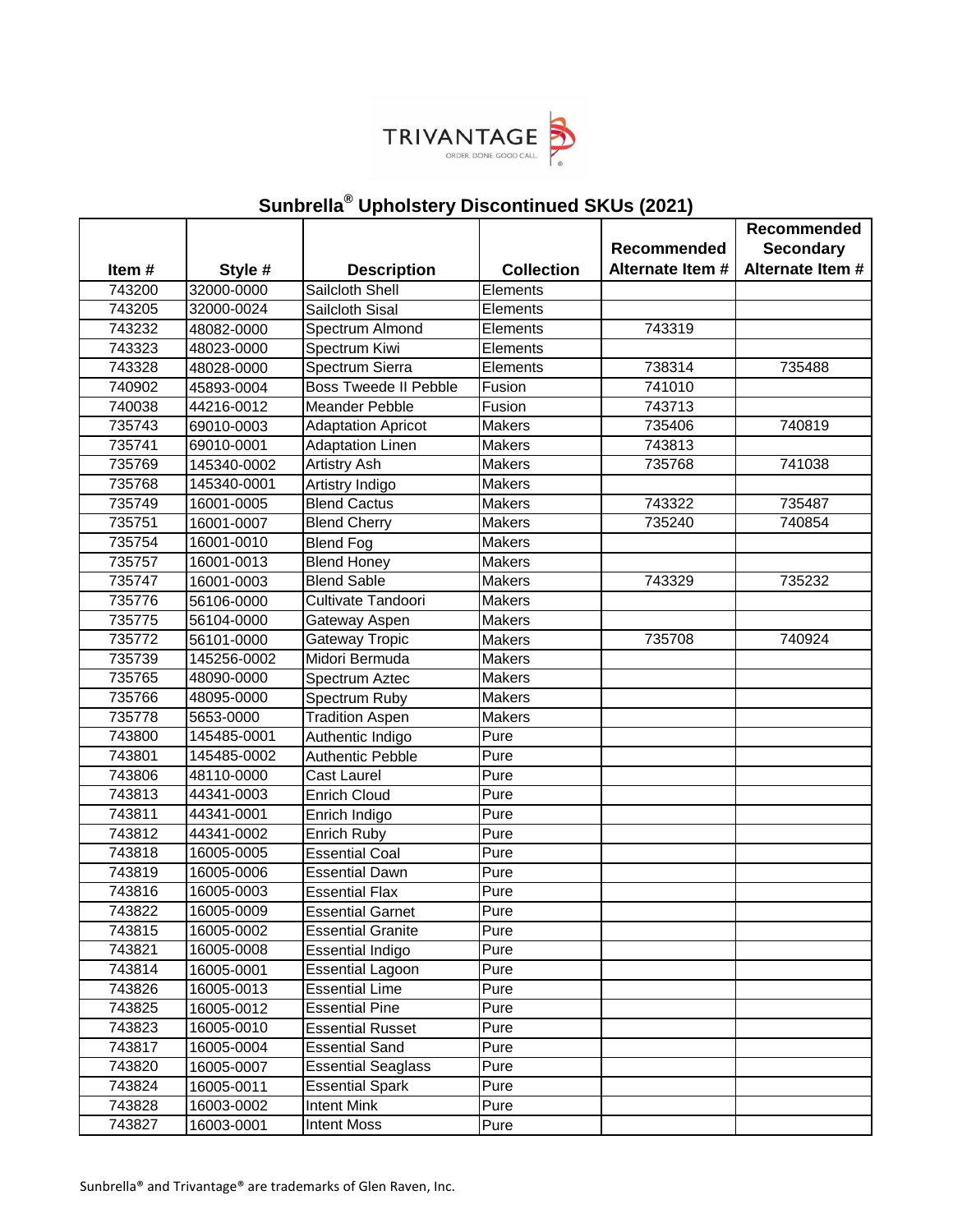

|                  |                          |                                            |                             |                                 | Recommended                          |
|------------------|--------------------------|--------------------------------------------|-----------------------------|---------------------------------|--------------------------------------|
|                  |                          |                                            |                             | Recommended<br>Alternate Item # | <b>Secondary</b><br>Alternate Item # |
| Item#            | Style #                  | <b>Description</b>                         | <b>Collection</b>           |                                 |                                      |
| 743831           | 44339-0003               | <b>Perception Glow</b>                     | Pure<br>Pure                |                                 |                                      |
| 743830           | 44339-0002               | Perception Spark                           | Pure                        |                                 |                                      |
| 743829<br>743840 | 44339-0001<br>42091-0015 | Perception Treetop<br><b>Platform Aloe</b> | Pure                        |                                 |                                      |
| 743841           | 42091-0016               | <b>Platform Coral</b>                      | Pure                        |                                 |                                      |
| 743839           | 42091-0014               | Platform Haze                              | Pure                        |                                 |                                      |
| 743845           | 14017-0001               | <b>Refine Cactus</b>                       | Pure                        | 729229                          | 794283                               |
| 743846           | 14017-0002               | <b>Refine Ember</b>                        | Pure                        | 746118                          | 794536                               |
| 743847           | 14017-0003               | Refine Indigo                              | Pure                        |                                 |                                      |
| 743848           | 44340-0001               | Simplicity Ash                             | Pure                        |                                 |                                      |
| 743850           | 44340-0003               | Simplicity Garden                          | Pure                        |                                 |                                      |
| 743849           | 44340-0002               | Simplicity Lagoon                          | Pure                        |                                 |                                      |
| 738493           | 8013-0000 77             | Dupione Bamboo                             | Rain                        |                                 |                                      |
| 735280           | 18000-0000               | Heritage Alpaca                            | Renaissance                 |                                 |                                      |
| 740415           | 52001-0005               | <b>Mist Dove</b>                           | Sheer                       | 740410                          | 740421                               |
| 740413           | 52001-0003               | <b>Mist Honey</b>                          | Sheer                       | 740410                          | 740420                               |
| 740411           | 52001-0001               | <b>Mist Parchment</b>                      | Sheer                       | 740410                          | 740421                               |
| 740412           | 52001-0002               | <b>Mist Sand</b>                           | Sheer                       | 740410                          | 740421                               |
| 740414           | 52001-0004               | <b>Mist Wren</b>                           | Sheer                       | 740410                          | 740421                               |
| 793911           | 5928-0041                | Augustine Amethyst                         | Sling                       |                                 |                                      |
| 793947           | 5928-0017                | Augustine Espresso                         | Sling                       | 793771                          | 793957                               |
| 794123           | 5928-0053                | Augustine Fawn                             | Sling                       | 793771                          | 793957                               |
| 793909           | 5928-0039                | <b>Augustine Frost</b>                     | Sling                       | 793913                          | 793770                               |
| 794120           | 5928-0049                | Augustine Golden                           | Sling                       | 793957                          | 793954                               |
| 794122           | 5928-0051                | <b>Augustine Marine</b>                    | Sling                       | 793913                          | 793770                               |
| 793801           | 5928-0034                | <b>Augustine Moss</b>                      | Sling                       | 793957                          | 793771                               |
| 793948           | 5928-0018                | <b>Augustine Nutmeg</b>                    | Sling                       | 794124                          | 793771                               |
| 793910           | 5928-0040                | <b>Augustine Pear</b>                      | Sling                       | 793954                          | 793884                               |
| 794121           | 5928-0050                | <b>Augustine Pearl</b>                     | $\overline{\textsf{Sling}}$ | 793954                          | 793884                               |
| 793803           | 5928-0032                | Augustine Pecan                            | Sling                       | 793800                          | 793771                               |
| 793940           | 50135-0000               | <b>Barlow Mocha</b>                        | Sling                       | 793771                          | 793957                               |
| 793869           | 5300-0000                | Baron Oak                                  | Sling                       | 793957                          | 793954                               |
| 793790           | 6718-0011                | Basis Aruba                                | Sling                       |                                 |                                      |
| 793786           | 6718-0005                | <b>Basis Charcoal</b>                      | Sling                       |                                 |                                      |
| 793793           | 6718-0015                | Basis Crimson                              | Sling                       |                                 |                                      |
| 793791           | 6718-0013                | Basis Ivy                                  | $\overline{\textsf{Sling}}$ |                                 |                                      |
| 793789           | 6718-0009                | <b>Basis Melon</b>                         | Sling                       |                                 |                                      |
| 793783           | 6718-0002                | Basis Midnight                             | Sling                       |                                 |                                      |
| 793785           | 6718-0004                | <b>Basis Pewter</b>                        | Sling                       |                                 |                                      |
| 793792           | 6718-0014                | <b>Basis Royal</b>                         | Sling                       |                                 |                                      |
| 793784           | 6718-0003                | <b>Basis Slate Grey</b>                    | Sling                       |                                 |                                      |
| 793788           | 6718-0008                | Basis Spa                                  | Sling                       |                                 |                                      |
| 793787           | 6718-0006                | <b>Basis Taupe</b>                         | Sling                       |                                 |                                      |
| 793782           | 6718-0001                | <b>Basis White</b>                         | Sling                       |                                 |                                      |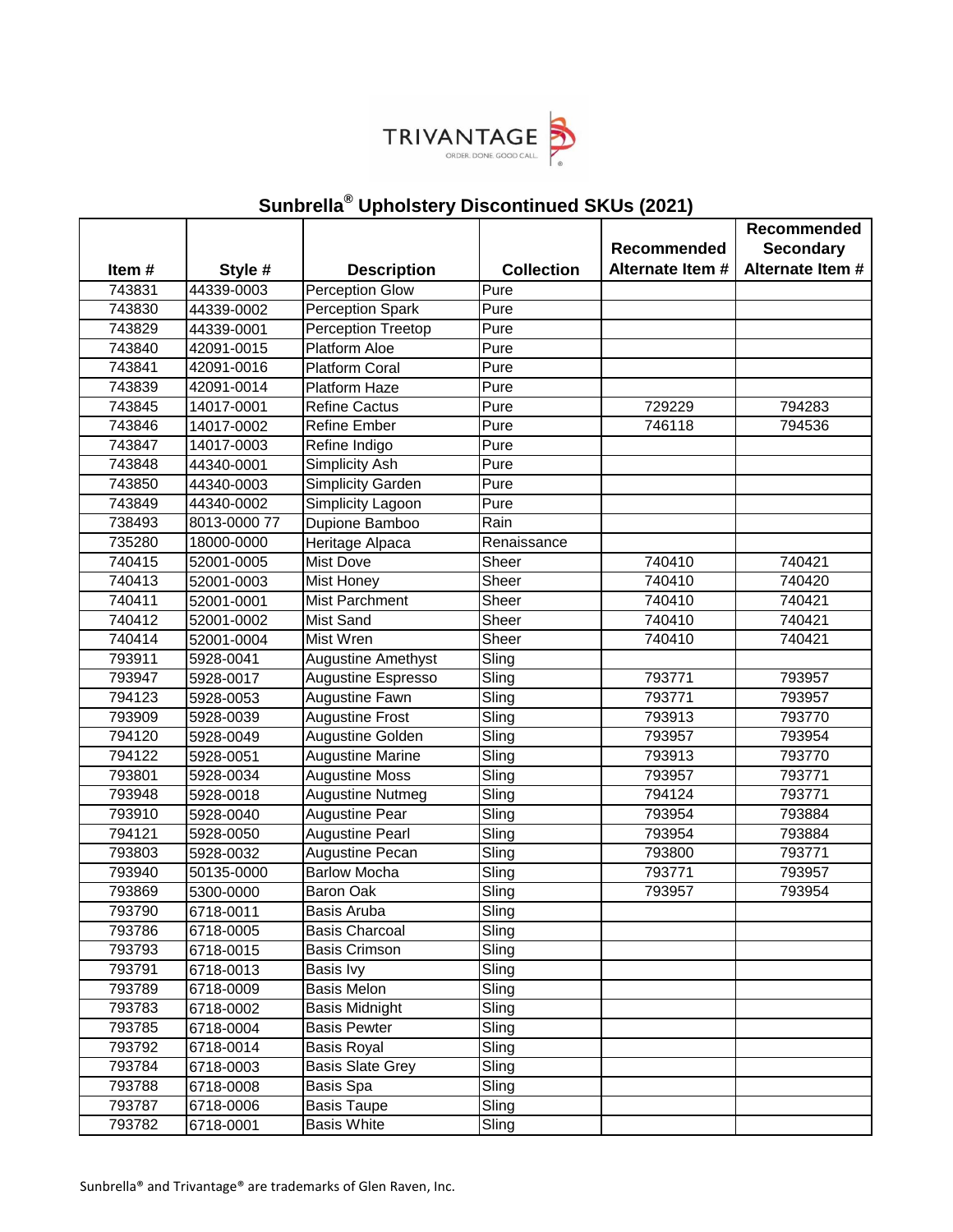

|                  |                          |                                    |                             | Recommended      | <b>Recommended</b><br><b>Secondary</b> |
|------------------|--------------------------|------------------------------------|-----------------------------|------------------|----------------------------------------|
| Item#            | Style #                  | <b>Description</b>                 | <b>Collection</b>           | Alternate Item # | Alternate Item #                       |
| 793850           | 5301-0006                | Calvin Spice                       | $\overline{\textsf{Sling}}$ | 793957           | 793954                                 |
| 793859           | 5319-0001                | Force Sparrow                      | Sling                       | 793771           | 793957                                 |
| 793888           | 50200-0002               | <b>Framework Bronze</b>            | Sling                       |                  |                                        |
| 793889           | 50200-0001               | Framework Copper                   | Sling                       |                  |                                        |
| 793890           | 50200-0004               | Framework Jade                     | Sling                       |                  |                                        |
| 793891           | 50200-0005               | <b>Framework Seaglass</b>          | $\overline{\textsf{Sling}}$ |                  |                                        |
| 793892           | 50200-0003               | Framework Tungsten                 | Sling                       |                  |                                        |
| 793815           | 50162-0003               | <b>Frontier Barley</b>             | $\overline{\textsf{Sling}}$ |                  |                                        |
| 793967           | 50017-0007               | Havana Java                        | Sling                       |                  |                                        |
| 793835           | 5288-0001                | Igneous Sesame                     | Sling                       |                  |                                        |
| 793860           | 5317-0001                | <b>Keetley Birch</b>               | Sling                       |                  |                                        |
| 793961           | 5929-0001                | Lamont Curry                       | Sling                       | 793811           |                                        |
| 793818<br>793982 | 50045-0001<br>50160-0000 | Logan Ocean                        | Sling                       |                  |                                        |
|                  |                          | Mahjong II Teak                    | Sling                       |                  |                                        |
| 793864<br>794118 | 5226-0005                | Mattox 6005PB                      | Sling<br>Sling              | 793957           | 791116                                 |
| 793886           | 5323-0002<br>50199-0002  | Ramona Dove<br><b>Reed Hickory</b> | Sling                       |                  |                                        |
| 793887           | 50199-0001               | <b>Reed Raffia</b>                 | Sling                       |                  |                                        |
| 794112           | 50143-0020               | Sailing Sahara                     | Sling                       | 794111           | 793848                                 |
| 793847           | 50143-0004               | Sailing Sienna                     | $\overline{\textsf{Sling}}$ | 794111           | 793848                                 |
| 793845           | 50143-0003               | Sailing Suntan                     | $\overline{\textsf{Sling}}$ | 794111           | 793848                                 |
| 793897           | 5324-0001                | <b>Surface Pearl</b>               | Sling                       |                  |                                        |
| 793898           | 5324-0002                | Surface Sand                       | Sling                       |                  |                                        |
| 793899           | 5324-0003                | Surface Shade                      | Sling                       |                  |                                        |
| 793900           | 5324-0004                | <b>Surface Shadow</b>              | Sling                       |                  |                                        |
| 793906           | 5910-0006                | Weyburn Redwood                    | Sling                       |                  |                                        |
| 794177           | 6829-0000                | Weyburn 7001Pb                     | Sling                       |                  |                                        |
| 728101           | 78001-0000               | <b>Terry Beige</b>                 | Terry                       |                  |                                        |
| 728104           | 78004-0000               | Terry Char                         | Terry                       |                  |                                        |
| 728102           | 78002-0000               | <b>Terry Cocoa</b>                 | Terry                       |                  |                                        |
| 728110           | 78010-0000               | <b>Terry Dove</b>                  | <b>Terry</b>                |                  |                                        |
| 728106           | 78006-0000               | <b>Terry Mineral</b>               | <b>Terry</b>                |                  |                                        |
| 728107           | 78007-0000               | <b>Terry Moss</b>                  | <b>Terry</b>                |                  |                                        |
| 728105           | 78005-0000               | <b>Terry Navy</b>                  | Terry                       |                  |                                        |
| 728100           | 78000-0000               | <b>Terry Parchment</b>             | Terry                       |                  |                                        |
| 728108           | 78008-0000               | <b>Terry Pumpkin</b>               | Terry                       |                  |                                        |
| 728111           | 78011-0000               | Terry Spa                          | Terry                       |                  |                                        |
| 728109           | 78009-0000               | Terry Wheat                        | Terry                       |                  |                                        |
| 728114           | 78014-0000               | <b>Terry White</b>                 | Terry                       |                  |                                        |
| 728103           | 78003-0000               | <b>Terry Wren</b>                  | Terry                       |                  |                                        |
| 729567           | 42091-0002               | Platform Char                      |                             |                  |                                        |
| 729571           | 42091-0009               | Platform Dove                      |                             |                  |                                        |
| 729570           | 42091-0008               | Platform Fawn                      |                             |                  |                                        |
| 729566           | 42091-0001               | Platform Smoke                     |                             |                  |                                        |